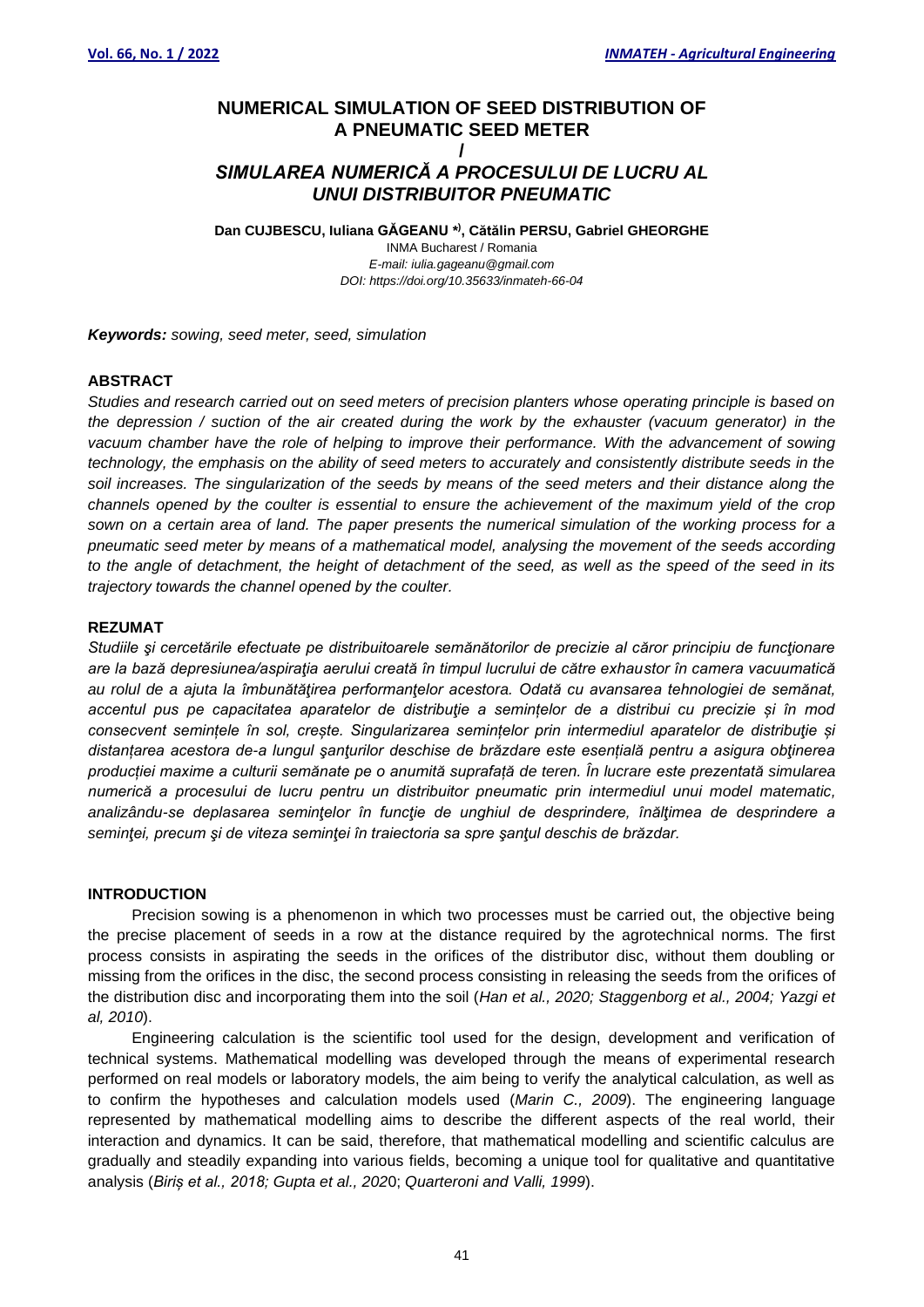In the analysis of the sowing process, improving the performance of seed meters is a constant concern for researchers in mechanical engineering and beyond. (*Kornienko et al., 2016, Zubrilina et al., 2019*). By uniformly spacing the sown seeds, the roots of future plants can reach uniform sizes that will fill the spaces on the sown rows without the risk of being pushed outside of the row of adjacent roots (*Li et al., 2013*, *Marin et al., 2014*). Precision planters are designed to place the seeds evenly, on the row, if properly operated and adjusted. The quality of the sowing work conducted using precision equipment is constantly analysed during the operation, in order to be able to quickly remove any deficiencies, because after sowing it is no longer possible to intervene (*Miller et al., 2012*; *Soyoye, 2020*).

The lateral distribution of seeds is registered perpendicular to the working direction of the precision planter, this being influenced by the mass of the seeds reaching each coulter of the row unit. In contrast, the basis for the longitudinal distribution of seeds is constituted by the distances between seeds in a row. Therefore, it will be recorded in the working direction of the precision planter (*Heege, 1985*).

In general, the lateral distribution does not constitute a problem, its coefficient of variation being less than 4%. Exceptions may occur for planters with pneumatic seed meters, when sowing on a sloping ground, the sowing norm for row units at the bottom of the slope being higher than for those at the top of the slope. This effect depends not only on the slope, but also on the speed of the air, as well as the size of the seeds. The effect of the slope on sowing accuracy decreases when air speed increases and when the seeds are smaller (*Heege, 1975*).

Precision sowing seeds are generally dredged to facilitate handling, singularization, precise placement and incorporation of beneficial chemicals, being larger, more rounded, finer, heavier and more uniform than unedged ones (*Kaufman, 1991, Sauder and Schaefer, 2016*).

Usually, several sets of distribution discs are used in precision planters, each with orifices adapted to the size of the seed to be planted. There are several factors that contribute to maintaining the distance between seeds sown on a row. In the design process, it is assumed that the distance between the seeds will probably be uniform, but the uniformity may differ depending on the degree of tillage, the sowing characteristics, but the most important are the physical properties of the seeds (*Srivastava, 1993*).

The spacing of the seeds in the channel is controlled by varying the rotational speed of the distribution disc. Most often, the drive of the seed distribution discs is done by means of a common drive shaft. The drive shaft transmits the movement of each row unit of the planter, being driven by a single electric motor or a wheel in contact with the ground. In this configuration, the sowing norm can be adjusted for all rows of the row units by adjusting the rotational speed of the common drive shaft. In general, an optimal sowing rate for a certain area is selected before the sowing work is conducted and maintained at that rate, regardless of the soil conditions.

In the paper, a mathematical model was developed for the distribution process of a pneumatic seed meter for weeding plants, provided with a vertical distribution disc with orifices, and then the simulation of the distribution process was performed according to the detachment angle which was varied between 0-90°, taking into account three values of the seed height of detachment (0.10-0.20 m), and the speed of the seed in its trajectory towards the channel opened by the coulter had values between 0.5-4.44 m/s.

#### **MATERIAL AND METHODS**

The working process of the pneumatic seed meter is as follows: the vertical distribution disc (with orifices) is driven by means of a chain transmission from a drive wheel of the seed drill, the depression in the working chamber of the seed meter being achieved through the suction pipe (vacuum socket). The row unit is supported on the ground on the compaction wheel and on the coulter.

Each orifice on the distribution disc drives a seed, as a result of the depression that is created near the orifice. The evacuation of the seeds from the seed meter is done under the action of their own weight, when the orifices of the distribution disc (to which the seeds have adhered) are no longer in the area where the depression is created.

The development of the mathematical model for the distribution process of the pneumatic seed meter for weeding plants has a key role for a deeper understanding of the phenomena at the basis of this process.

Considering a sequence of the seed distribution phenomenon (Fig. 1), the seed detached from the orifice of the distribution disc, after passing the depression chamber, in its trajectory towards the channel opened by the coulter, has a horizontal movement Δ*<sup>x</sup>* relative to the point of detachment, analysis based on the *xOy* reference system.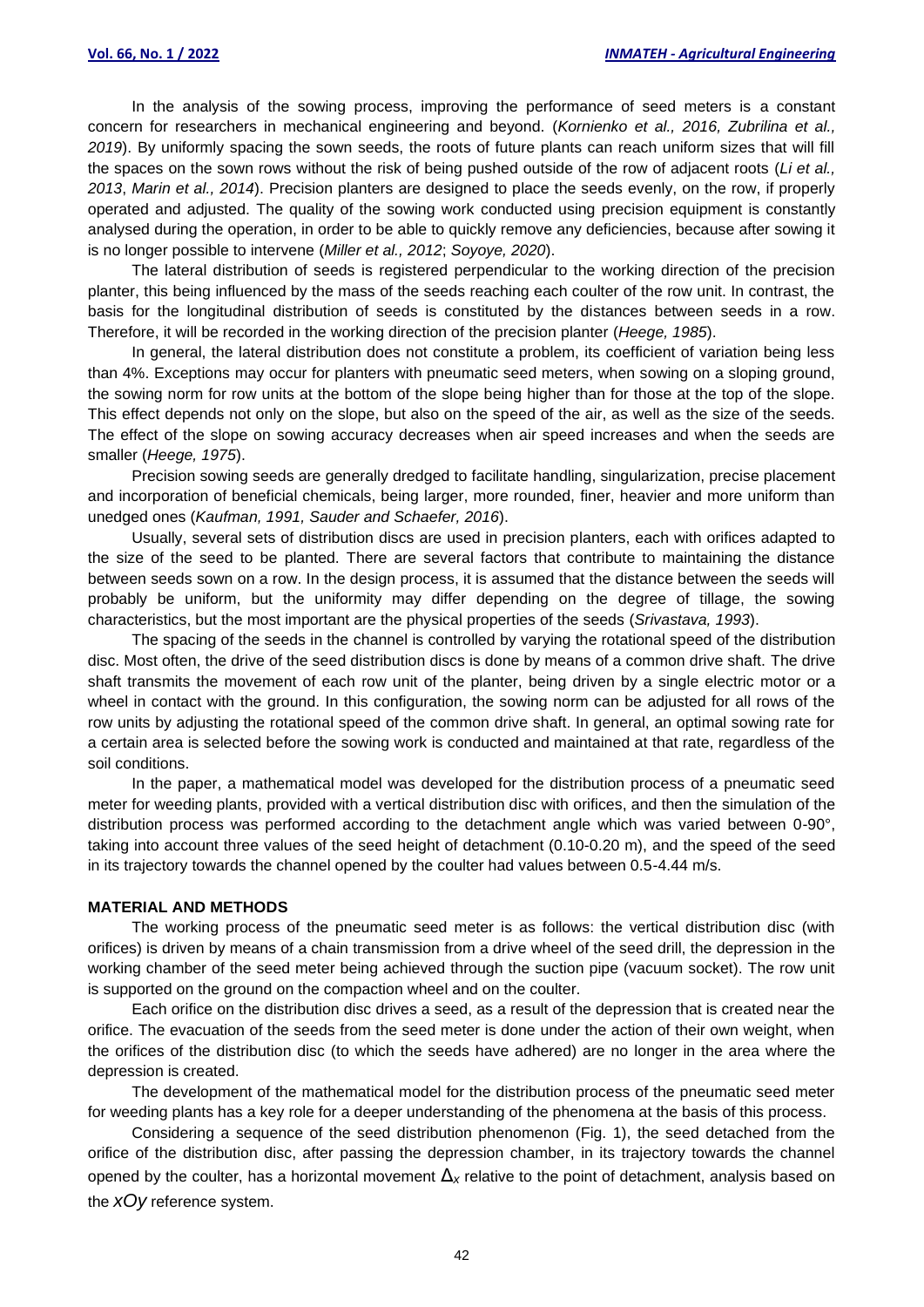

### **Fig. 1 - Schematic diagram of the distribution kinematics**

 $V_h$  – the horizontal component of seed speed in its trajectory toward the open channel;  $V_V$  – the vertical component of seed speed in *its trajectory toward the open channel;*  $V_t$  – seed speed in its trajectory towards the open channel before colliding with the soil; *θ* – the angle of seed detachment relative to the vertical; *ω* – angular speed of the distribution disc

The components of the seed's speed in its trajectory towards the channel opened by the coulter will be:

$$
V_h = V_t \cdot \sin \theta \tag{1}
$$

$$
V_v = V_t \cdot \cos \theta \tag{2}
$$

$$
V_t = V \cdot i_t \cdot \frac{R_{dd}}{R_{rs}}
$$
 (3)

where:

 $i<sub>t</sub>$  – gear ratio,  $[-]$ ;

*Rdd –* distribution disc pinion radius, [mm];

*Rrs –* the radius of the pinion of the seed drill support wheel, [mm].

The equations of movement of the seed having the speed *v<sup>t</sup>* will be:

$$
\Delta_{x} = V_{t} \cdot t_{i} \cdot \sin \theta \tag{4}
$$

$$
h = v_t \cdot t_i \cdot \cos \theta + g \cdot \frac{t_i^2}{2}
$$
 (5)

where:

 $t_i$  – time for the seed to fall into the channel opened by the coulter, [s];

g - gravitational acceleration, [m/s<sup>2</sup>].

From formula (4) results:

$$
t_i = \frac{\Delta_x}{v_t \cdot \sin \theta} \tag{6}
$$

From formulae (4) and (5) results:

$$
h = \frac{\Delta_x}{t g \theta} + g \cdot \frac{\Delta_x^2}{2 \cdot v_t^2 \sin^2 \theta} \tag{7}
$$

Formula (7) becomes:

$$
\frac{g}{2 \cdot v_t^2 \sin^2 \theta} \cdot \Delta_x^2 + \frac{1}{t g \theta} \cdot \Delta_x - h = 0
$$
 (8)

Solving formula (8) we obtain:

$$
\Delta_{x_{1,2}} = \frac{-\frac{1}{tg\theta} \pm \sqrt{\frac{1}{tg^2\theta} + \frac{2 \cdot g \cdot h}{v_t^2 \cdot \sin^2 \theta}}}{\frac{g}{v_t^2 \cdot \sin^2 \theta}}
$$
(9)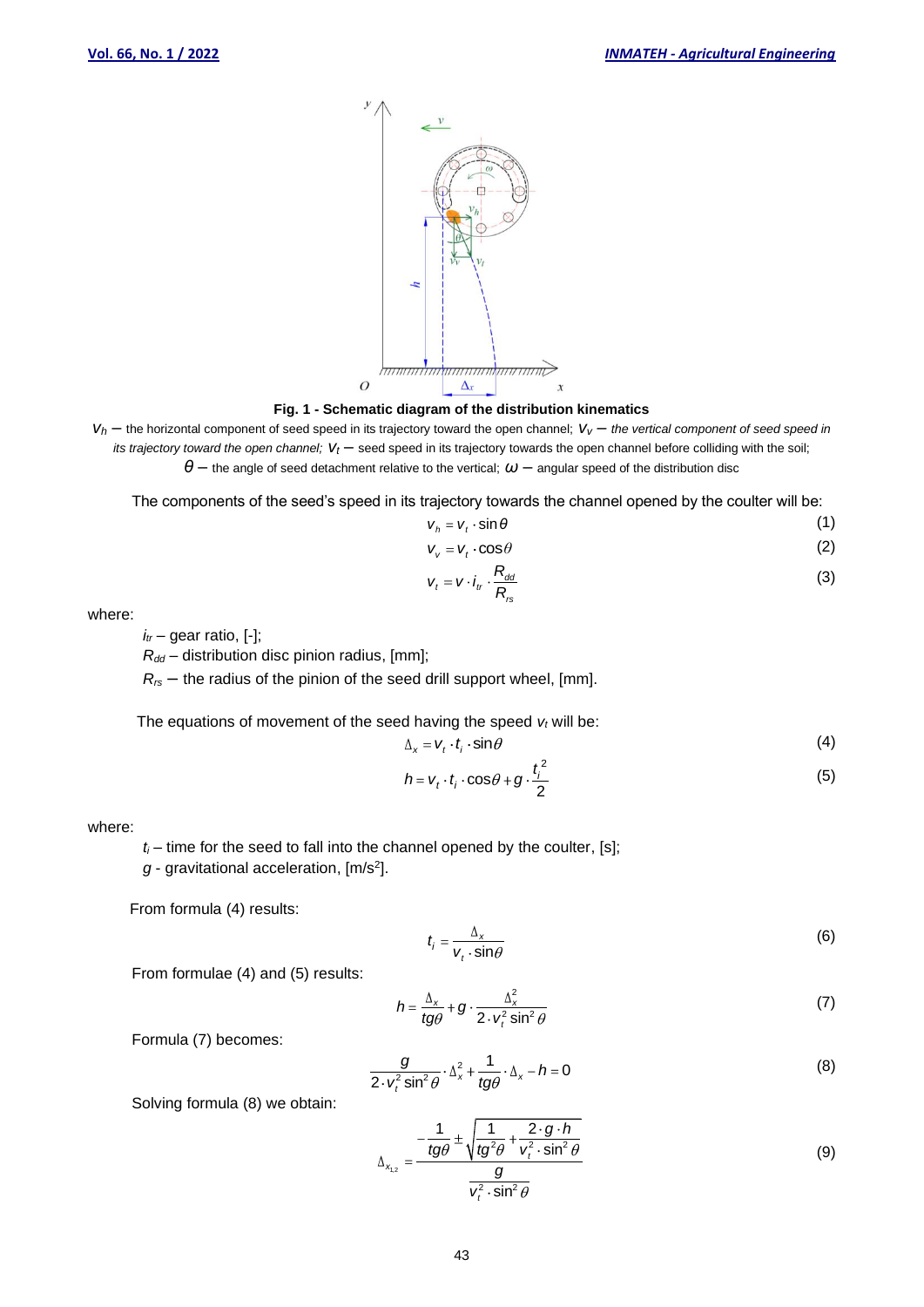The negative solution is adopted so that the horizontal movement of the seed is in the opposite direction to the movement of the tractor-seed drill aggregate, so that the relative speed of the horizontal component of the seed relative to the ground tends towards zero.

Therefore:

$$
\Delta_x = \frac{-\frac{1}{tg\theta} - \sqrt{\frac{1}{tg^2\theta} + \frac{2 \cdot g \cdot h}{v_t^2 \cdot \sin^2\theta}}}{\frac{g}{v_t^2 \cdot \sin^2\theta}}
$$
(10)

It is observed that  $\Delta_{x}$  is a function dependent on the angle of detachment, the seed detachment height, as well as the seed speed in its trajectory towards the channel opened by the coulter.

### **RESULTS**

The solving of the mathematical model is done by giving successive values to the influencing factors responsible for its operation.

The mathematical model presented in relation (10) in the form of a computer processable program was used for the analysis of multiple versions of entry data sets.

The numerical simulation for the evolution of the value of movement depending on the influence factors *θ, v<sup>t</sup>* and *h* is achieved using Excel program.

Table 1 presents the evolution of seed movement depending on the angle of detachment, replacing in equation (10) the height of seed detachment *h*=0.1 m and the speed of the seed in its trajectory towards the channel opened by the coulter  $v_f = 0.55 - 4.44$  m/s.

**Table 1**

**Seed movement** Δ*<sup>x</sup>* **depending on the angle of detachment** *θ* **for** *h***=0.1 m and** *v<sup>t</sup>* **=0.55 – 4.44 m/s**

|                       |                         |                | Movement $\Delta_{x}$ [m] |                       |                       |                                 |                       |                                     |                       |                                  |
|-----------------------|-------------------------|----------------|---------------------------|-----------------------|-----------------------|---------------------------------|-----------------------|-------------------------------------|-----------------------|----------------------------------|
| Angle<br>$\theta$ [°] | Angle<br>$\theta$ [rad] | h<br>[m]       | $V_f = 0.55$<br>[m/s]     | $V_t = 1.11$<br>[m/s] | $V_f = 1.66$<br>[m/s] | $V_f = 2.22$<br>$\mathsf{Im/s}$ | $V_f = 2.77$<br>[m/s] | $V_f = 3.33$<br>$\lceil m/s \rceil$ | $V_f = 3.88$<br>[m/s] | $V_f = 4.44$<br>$\mathsf{[m/s]}$ |
| 0                     | 0                       |                | 0                         | 0                     | 0                     | 0                               | 0                     | 0                                   | 0                     | 0                                |
| 10                    | 0.174                   |                | 0.009                     | 0.013                 | 0.015                 | 0.016                           | 0.016                 | 0.016                               | 0.017                 | 0.017                            |
| 20                    | 0.349                   | $\overline{ }$ | 0.018                     | 0.027                 | 0.031                 | 0.033                           | 0.034                 | 0.034                               | 0.035                 | 0.035                            |
| 30                    | 0.523                   |                | 0.028                     | 0.041                 | 0.048                 | 0.051                           | 0.053                 | 0.054                               | 0.055                 | 0.055                            |
| 40                    | 0.698                   |                | 0.037                     | 0.057                 | 0.067                 | 0.073                           | 0.076                 | 0.078                               | 0.079                 | 0.080                            |
| 50                    | 0.872                   | 0.             | 0.047                     | 0.074                 | 0.090                 | 0.099                           | 0.104                 | 0.108                               | 0.111                 | 0.112                            |
| 60                    | 1.047                   |                | 0.056                     | 0.093                 | 0.117                 | 0.132                           | 0.143                 | 0.150                               | 0.155                 | 0.158                            |
| 70                    | 1.221                   |                | 0.065                     | 0.114                 | 0.150                 | 0.177                           | 0.197                 | 0.212                               | 0.224                 | 0.232                            |
| 80                    | 1.396                   |                | 0.072                     | 0.136                 | 0.190                 | 0.238                           | 0.278                 | 0.313                               | 0.343                 | 0.369                            |
| 90                    | 1.570                   |                | 0.079                     | 0.158                 | 0.238                 | 0.317                           | 0.396                 | 0.476                               | 0.555                 | 0.634                            |

Figure 2 shows the dependency of seed movement on the horizontal depending on the angle of detachment and the seed's speed in its trajectory towards the channel opened by the coulter for *h*=0.1 m.



**Fig. 2 - Dependence of the horizontal movement of the seed depending on the angle of detachment and on the speed of the seed in its trajectory towards the open channel for h=0.1 m**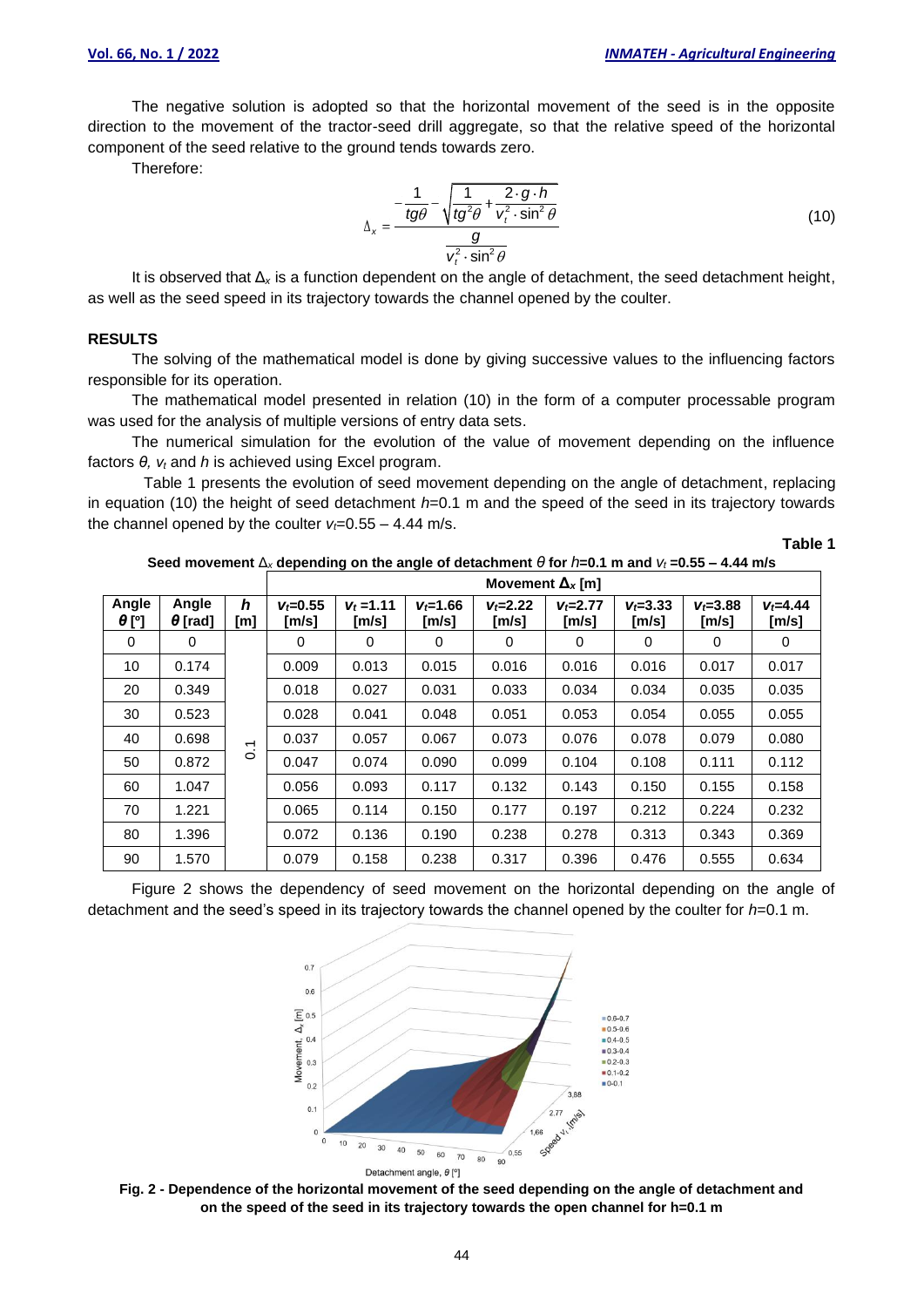**Table 2**

Table 2 presents the evolution of seed movement depending on the angle of detachment for the height of seed detachment *h*=0.15 m and the speed of the seed in its trajectory towards the channel opened by the coulter  $v_f = 0.55 - 4.44$  m/s.

| Seed movement $\Delta_{\rm x}$ depending on the angle of detachment $\theta$ for $h$ =0.15 m and $v$ =0.55 – 4.44 m/s |                         |                                |                                     |                       |                       |                       |                       |                       |                                     |                       |
|-----------------------------------------------------------------------------------------------------------------------|-------------------------|--------------------------------|-------------------------------------|-----------------------|-----------------------|-----------------------|-----------------------|-----------------------|-------------------------------------|-----------------------|
|                                                                                                                       |                         |                                | Movement $\Delta_{x}$ [m]           |                       |                       |                       |                       |                       |                                     |                       |
| Angle<br>$\theta$ [°]                                                                                                 | Angle<br>$\theta$ [rad] | h<br>[m]                       | $v_6 = 0.55$<br>$\lceil m/s \rceil$ | $V_t = 1.11$<br>[m/s] | $V_f = 1.66$<br>[m/s] | $V_f = 2.22$<br>[m/s] | $V_f = 2.77$<br>[m/s] | $V_f = 3.33$<br>[m/s] | $V_f = 3.88$<br>$\lceil m/s \rceil$ | $V_f = 4.44$<br>[m/s] |
| $\Omega$                                                                                                              | 0                       |                                | 0                                   | 0                     | 0                     | 0                     | 0                     | 0                     | 0                                   | 0                     |
| 10                                                                                                                    | 0.174                   |                                | 0.012                               | 0.018                 | 0.021                 | 0.023                 | 0.024                 | 0.024                 | 0.025                               | 0.026                 |
| 20                                                                                                                    | 0.349                   |                                | 0.024                               | 0.037                 | 0.043                 | 0.047                 | 0.049                 | 0.051                 | 0.051                               | 0.052                 |
| 30                                                                                                                    | 0.523                   |                                | 0.036                               | 0.056                 | 0.067                 | 0.074                 | 0.077                 | 0.080                 | 0.081                               | 0.082                 |
| 40                                                                                                                    | 0.698                   | မဂ<br>$\overline{\phantom{0}}$ | 0.048                               | 0.077                 | 0.094                 | 0.104                 | 0.110                 | 0.114                 | 0.116                               | 0.118                 |
| 50                                                                                                                    | 0.872                   | $\dot{\circ}$                  | 0.060                               | 0.099                 | 0.123                 | 0.139                 | 0.149                 | 0.156                 | 0.161                               | 0.165                 |
| 60                                                                                                                    | 1.047                   |                                | 0.071                               | 0.122                 | 0.158                 | 0.183                 | 0.200                 | 0.213                 | 0.222                               | 0.229                 |
| 70                                                                                                                    | 1.221                   |                                | 0.081                               | 0.146                 | 0.197                 | 0.237                 | 0.269                 | 0.293                 | 0.313                               | 0.328                 |
| 80                                                                                                                    | 1.396                   |                                | 0.090                               | 0.171                 | 0.242                 | 0.306                 | 0.362                 | 0.412                 | 0.456                               | 0.495                 |
| 90                                                                                                                    | 1.570                   |                                | 0.097                               | 0.194                 | 0.291                 | 0.388                 | 0.486                 | 0.583                 | 0.680                               | 0.777                 |

Figure 3 shows the dependency of seed movement on the horizontal depending on the angle of detachment and the seed's speed in its trajectory towards the channel opened by the coulter for *h*=0.15 m.



**Fig. 3 - Dependence of the horizontal movement of the seed depending on the angle of detachment and on the speed of the seed in its trajectory towards the open channel for** *h***=0.15 m**

Table 3 presents the evolution of seed movement depending on the angle of detachment for the height of seed detachment *h*=0.2 m and the speed of the seed in its trajectory towards the channel opened by the coulter  $v_f = 0.55 - 4.44$  m/s.

45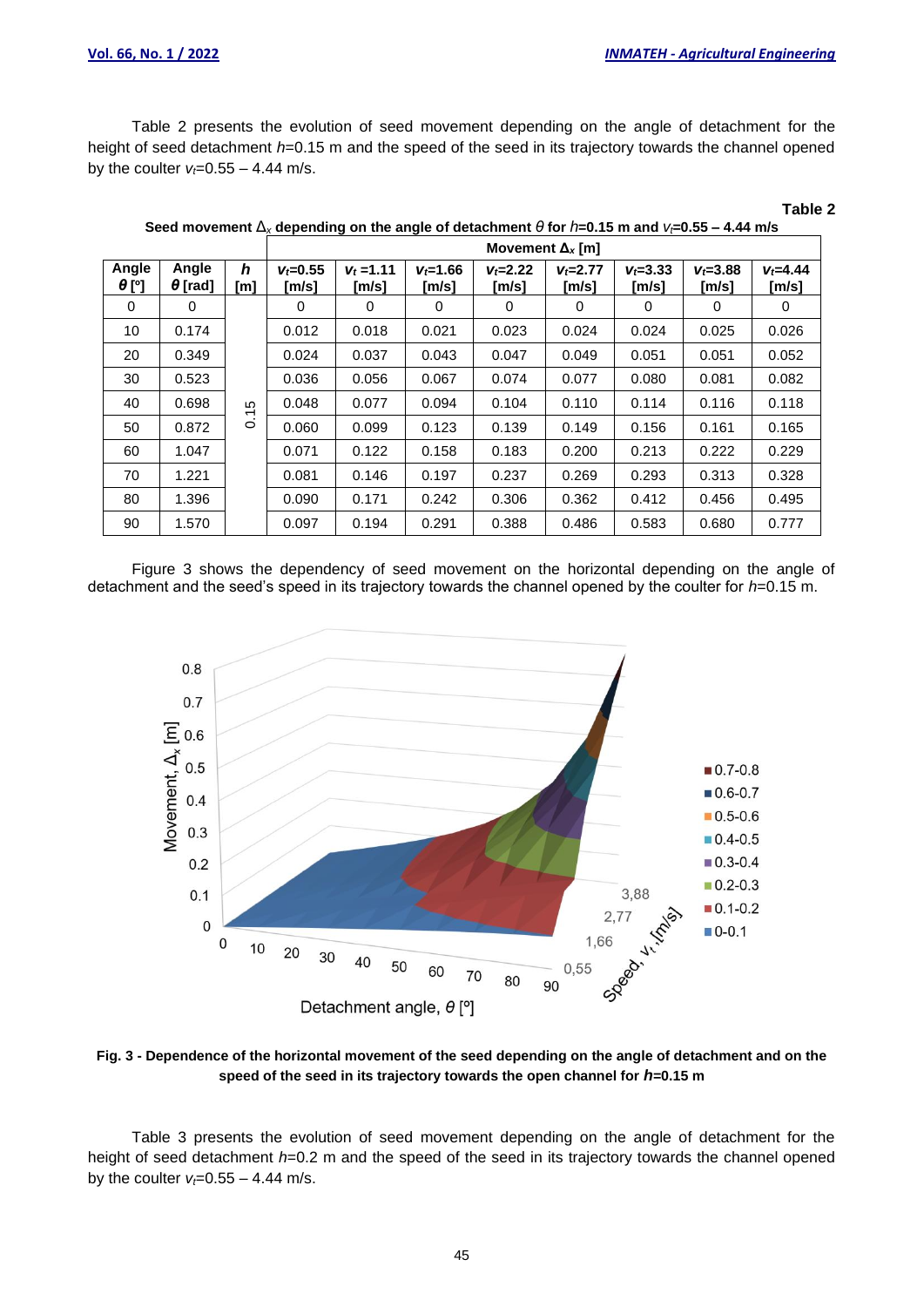| ablo | e |
|------|---|
|------|---|

|                       |                         |          | Movement $\Delta_{x}$ [m] |                       |                       |                       |                     |                                     |                       |                       |
|-----------------------|-------------------------|----------|---------------------------|-----------------------|-----------------------|-----------------------|---------------------|-------------------------------------|-----------------------|-----------------------|
| Angle<br>$\theta$ [°] | Angle<br>$\theta$ [rad] | h<br>[m] | $V_f = 0.55$<br>[m/s]     | $V_t = 1.11$<br>[m/s] | $V_f = 1.66$<br>[m/s] | $V_f = 2.22$<br>[m/s] | $V = 2.77$<br>[m/s] | $V_f = 3.33$<br>$\lceil m/s \rceil$ | $V_f = 3.88$<br>[m/s] | $V_f = 4.44$<br>[m/s] |
| 0                     | 0                       |          | 0                         | 0                     | 0                     | 0                     | 0                   | 0                                   | 0                     | 0                     |
| 10                    | 0.174                   |          | 0.014                     | 0.022                 | 0.027                 | 0.030                 | 0.031               | 0.032                               | 0.033                 | 0.033                 |
| 20                    | 0.349                   |          | 0.029                     | 0.046                 | 0.055                 | 0.061                 | 0.064               | 0.066                               | 0.068                 | 0.069                 |
| 30                    | 0.523                   |          | 0.044                     | 0.070                 | 0.085                 | 0.094                 | 0.100               | 0.104                               | 0.106                 | 0.108                 |
| 40                    | 0.698                   | Ņ        | 0.058                     | 0.095                 | 0.117                 | 0.132                 | 0.141               | 0.148                               | 0.152                 | 0.155                 |
| 50                    | 0.872                   | $\circ$  | 0.071                     | 0.120                 | 0.153                 | 0.175                 | 0.191               | 0.201                               | 0.209                 | 0.215                 |
| 60                    | 1.047                   |          | 0.084                     | 0.147                 | 0.193                 | 0.227                 | 0.252               | 0.271                               | 0.285                 | 0.296                 |
| 70                    | 1.221                   |          | 0.095                     | 0.174                 | 0.238                 | 0.289                 | 0.331               | 0.365                               | 0.393                 | 0.415                 |
| 80                    | 1.396                   |          | 0.105                     | 0.200                 | 0.286                 | 0.364                 | 0.434               | 0.497                               | 0.553                 | 0.604                 |
| 90                    | 1.570                   |          | 0.112                     | 0.224                 | 0.336                 | 0.448                 | 0.561               | 0.673                               | 0.785                 | 0.897                 |

| Seed movement $\Delta_{\rm x}$ depending on the angle of detachment $\theta$ for $h$ =0.2 m and $v$ =0.55 – 4.44 m/s |  |  |
|----------------------------------------------------------------------------------------------------------------------|--|--|
|                                                                                                                      |  |  |

Figure 4 shows the dependency of seed movement on the horizontal depending on the angle of detachment and the seed's speed in its trajectory towards the channel opened by the coulter for *h*=0.2 m.



**Fig. 4 - Dependence of the horizontal movement of the seed depending on the angle of detachment and on the speed of the seed in its trajectory towards the open channel for** *h***=0.2 m**

The numerical simulation program of the distribution process offers the possibility to study it with the help of the mathematical model using the method of modification produced by each disturbing factor, as well as by the method of modifications produced by all disturbing factors.

#### **CONCLUSIONS**

From a mathematical point of view, certain constructive requirements must be met to obtain a calculated production on a given area of land, thus, there should be a certain distance between the row units of the planter and between the seeds sown on each row (rows of seeds) the distance should be constant to achieve the norms/densities specific to each crop.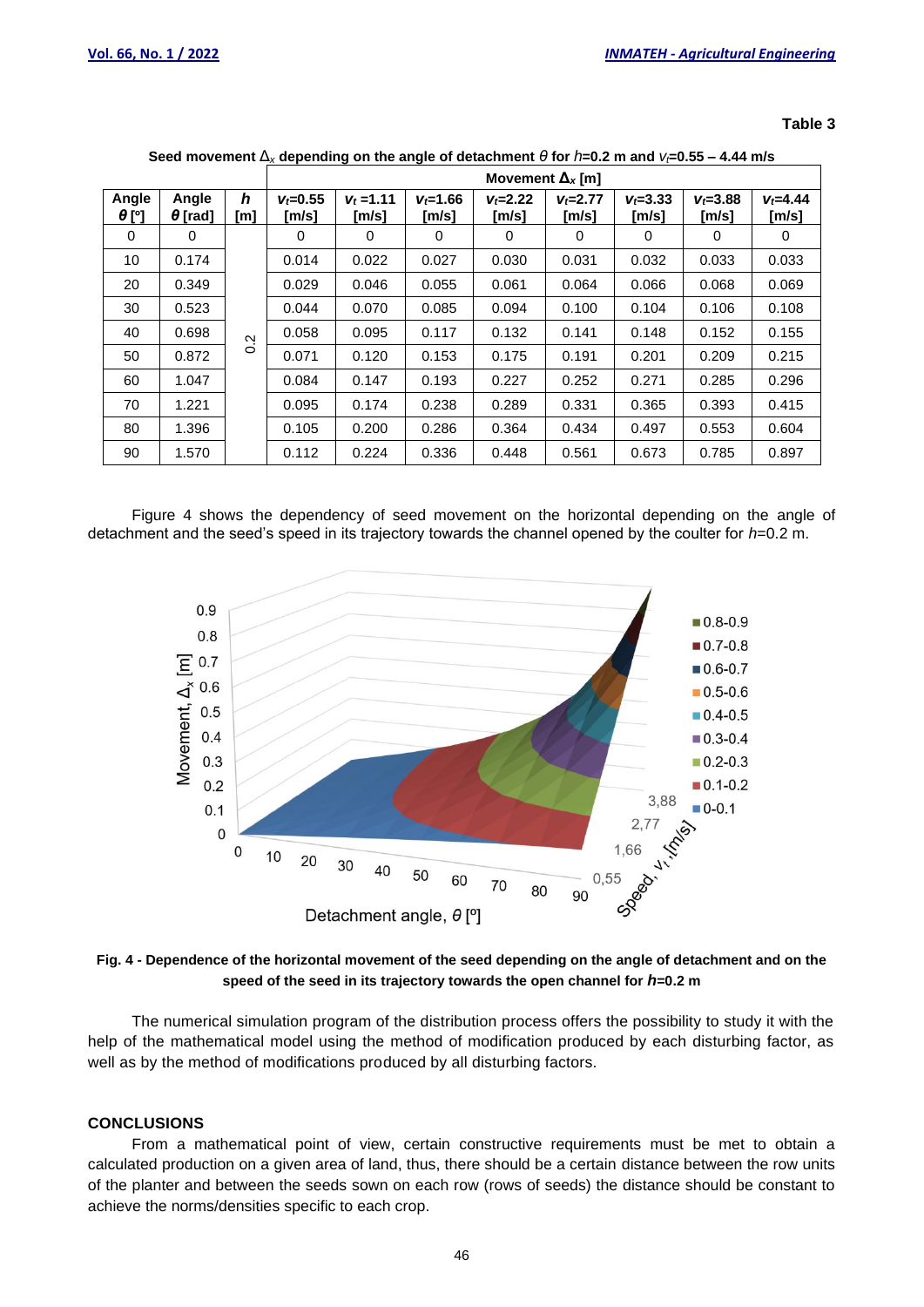Taking into account these specifications, it can be concluded that:

• a method of studying the phenomena underlying the distribution process is the development of a mathematical model of distribution;

• the achieved mathematical model regards kinematically the seed distribution process, taking into consideration the kinematic factors that interfere in its disturbance;

• the studied factors influencing the distribution process were: the speed of the seed in its trajectory towards the channel opened by the coulter; the height of seed detachment relative to the ground; the angle of seed detachment.

• the numerical simulation results of the mathematical model show an obvious tendency of increase for the horizontal movement of the seeds with the increase of the angle of detachment and also with the increase of the detachment speed;

• by varying the seed detachment height (similar to the sowing on uneven ground) between 0.1 m and 0.2 m, it is noted that the horizontal movement of the seeds increases as the height increases. This increase is observed for all seed detachment speeds;

• for minimum values of the detachment speed, the horizontal seed movement is minimal (0.009 m for a detachment speed of 0.55 m / s, and a seed detachment height of 0.10 m);

• increasing the speed of detachment leads to an increase of horizontal seed movement (0.897 m for a detachment speed of 4.44 m / s, at a seed height detachment of 0.20 m);

• the increase of the angle of detachment leads to an increase in the horizontal movement of the seeds resulting in a decrease of the sowing precision (0.897 m for a 90° detachment angle, for a seed separation height of 0.20 m);

• around the value of  $60^{\circ}$  of the seed detachment angle, there is a high increase in the horizontal movement of the seeds, a common aspect for all the detachment heights;

• the mathematical model for estimating the real interval between two consecutive seeds includes kinematic factors that interfere with its disruption, as well as the geometry of some constructive elements of the mechanical system used to conduct the sowing work;

• the soil profile and the geometry of some constructive elements of the row unit used have a role in estimating the rotational effect on the row unit and implicitly the effect on the seed detachment angle.

### **ACKNOWLEDGEMENT**

This work is financed by The Ministry of Research, Innovation and Digitalization through Programme 1 - Development of the national research-development system, Subprogramme 1.2 - Institutional performance

- Projects for financing excellence in RDI, Contract no. 1PFE/30.12.2021

### **REFERENCES**

- [1] Gupta, M., Abdelsalam, M., Khorsandroo S., Mittal, S., (2020), Security and Privacy in Smart Farming: Challenges and Opportunities, *IEEE Access*, vol. 8, pp. 34564-34584, doi: 10.1109/ACCESS.2020.2975142;
- [2] Han T., Changsu X., Wang Z., Wang Q., Wang J., (2020), Optimized Design, Monitoring System Development and Experiment for a Long-Belt Finger-Clip Precision Corn Seed Metering Device, *Frontiers in Plant Science,* DOI=10.3389/fpls.2022.814747;
- [3] Heege H. J., (1975), Zaehres W. Pneumatic seed distribution with bulk drilling, *Grundlagen der Landtechnik*: Dusseldorf 25(4), pp. 111–115;
- [4] Biriş, S. Şt; Ungureanu, N.; Vlăduţ, V. (2016), Study on the influence of mechanical vibrations to the energy required for soil tillage, *5 th International Conference on Thermal Equipment, Renewable Energy and Rural Development*, TE-RE-RD, ISSN 2359-7941, pp. 203-208;
- [5] Heege H. J., (1985), Seed distribution over the soil surface with drilled and broadcast cereals, *Translation No. 529 of the National Institute of Agricultural Engineering*, Wrest Park, Silsoe: England;
- [6] Kaufman G., (1991), Seed coating: A Tool for Stand Establishment; a Stimulus to Seed Quality, *HortTechnology*, (1), pp. 98–102, 1991;
- [7] Kornienko S., Pashenko V., Melnik V., Kharchenko S., Khramov N., (2016), Developing the method of constructing mathematical models of soil condition under the action of a wedge, *Eastern-European Journal of Enterprise Technologies*, Vol. 5, Issue 7, pp. 34–43;